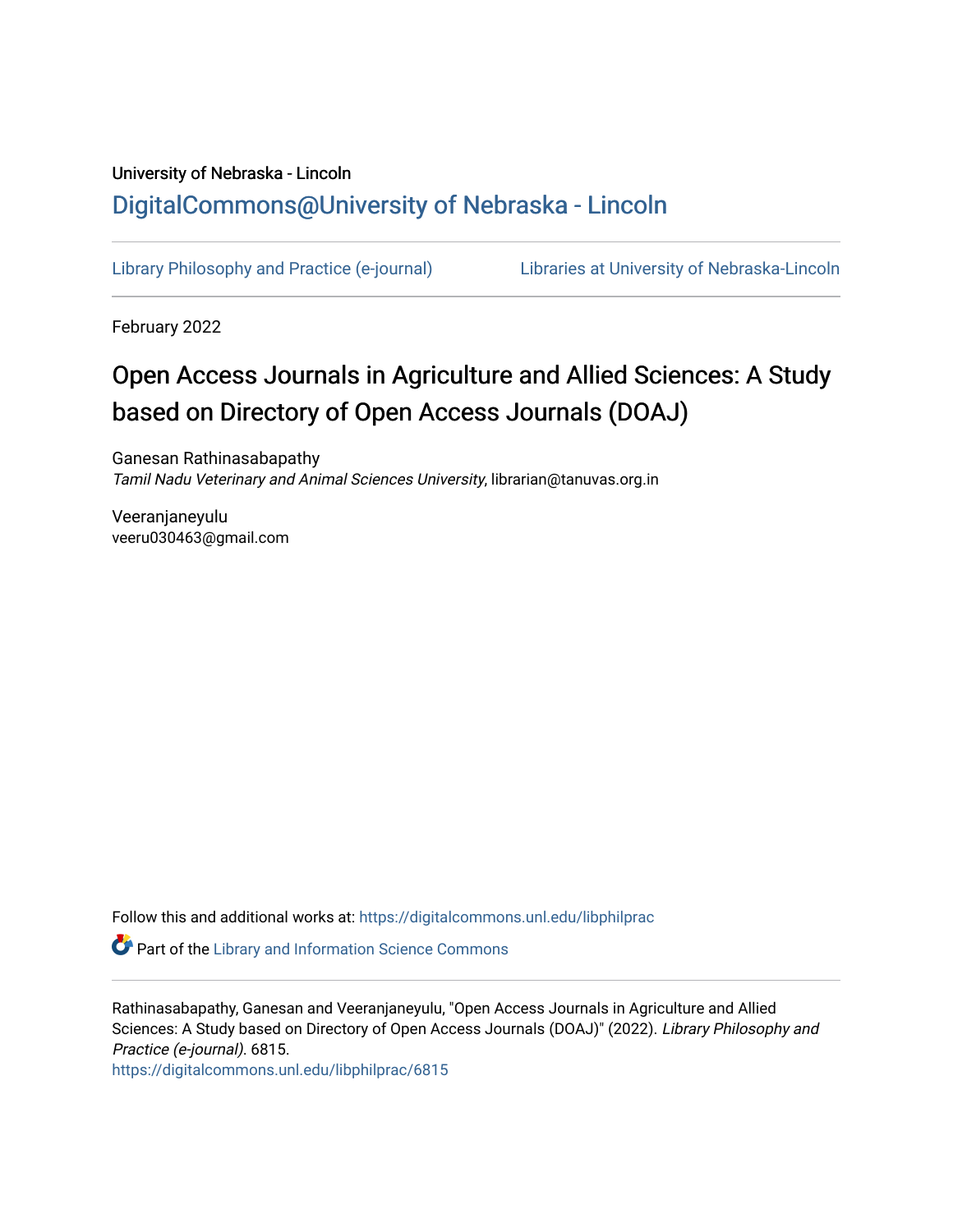# **Open Access Journals in Agriculture and Allied Sciences: A Study based on Directory of Open Access Journals (DOAJ)**

Ganesan Rathinasabapathy<sup>1</sup> and K.Veeranjaneyulu<sup>2</sup>

1. University Librarian, Tamil Nadu Veterinary and Animal Sciences University, Chennai – 600 051, Tamil Nadu, India. E-mail: [librarian@tanuvas.org.in](mailto:librarian@tanuvas.org.in) ORCID 0000-0002-9146-8279 2. Librarian, National Institute of Technology, Warangal, Telengana State, India

e-mail: [veeru030463@gmail.com](mailto:veeru030463@gmail.com)

#### **ABSTRACT**

This paper attempts to do a quantitative analysis of open access journals in the field of agriculture and allied sciences indexed by the Directory of Open Access Journals (DOAJ) which indexes over 17,200 peer-reviewed open access journals covering all branches of knowledge published by 130 countries in 80 languages. The study revealed that out of 17,282 open access journals indexed by the DOAJ (as on 31.12.2021), 458 journals (2.65%) are publishing articles related to agriculture and allied sciences. Brazil and Indonesia are the top countries publishing higher number of OA journals in agriculture and allied sciences with 74 titles each (16.16%) followed United Kingdom with 26 titles (5.68%), Out of 458 journals, 179 journals (39.08%) are published in English language. About 62.28% (285 journals) are published in monolingual followed by bilingual (124 journals; 7.07%), trilingual (44 journals; 9.61%), quadrilingual (3 journals; 0.65%) and each journal in pentalingual and multilingual. Creative Common licensing is followed by 447 (97.60%) journals. While 230 journals (50.22%) permit the authors to hold complete copyright 228 journals (49.78%) restrict the same. Double blind peer review is followed by 243 journals (53.06%) and 'Blind peer review' by 115 journals (25.11%). While 272 journals (59.39%) don't collect article processing charges (APC) from the authors, 186 journals (40.61%) collect APC. Most of the journal publishers i.e. 119 (25.98%) take 9-12 weeks for publication and 3 journals take more than 52 weeks for the same. The study revealed that 164 OA journals (35.81%) provide access to below 100 articles and only one journal provide access to more than 5000 articles.

**Keywords:** Open Access; Open Access Publishing; Open Access Journals; Agriculture; Agricultural Science; DOAJ.

#### **1. Introduction**

The advent of the Internet paved the way for growth of Open access (OA) which refers to unrestricted online access to articles published in scholarly journals and other form of publications, book chapters, monographs, etc. The distribution is mainly achieved through world wide web and allows the users to read, download, copy, distribute, print, search, or link to the full texts of these articles without any subscription or access fee.

Open access journals have the following characteristics: they are scholarly; they utilize quality control mechanisms similar to conventional journals (e.g. editorial oversight and copy editing); they are digital and freely available online; they may allow authors to retain their copyrights, and they use Creative Commons<sup>3</sup> or similar licenses. There is strong evidence that, even in a journal that is widely available in research libraries, OA articles are more immediately recognized and cited by peers than non-OA articles published in the same journal. OA is likely to benefit science by accelerating dissemination and uptake of research findings. Therefore, research scholars, faculty and researchers show more interest to publish in open access journals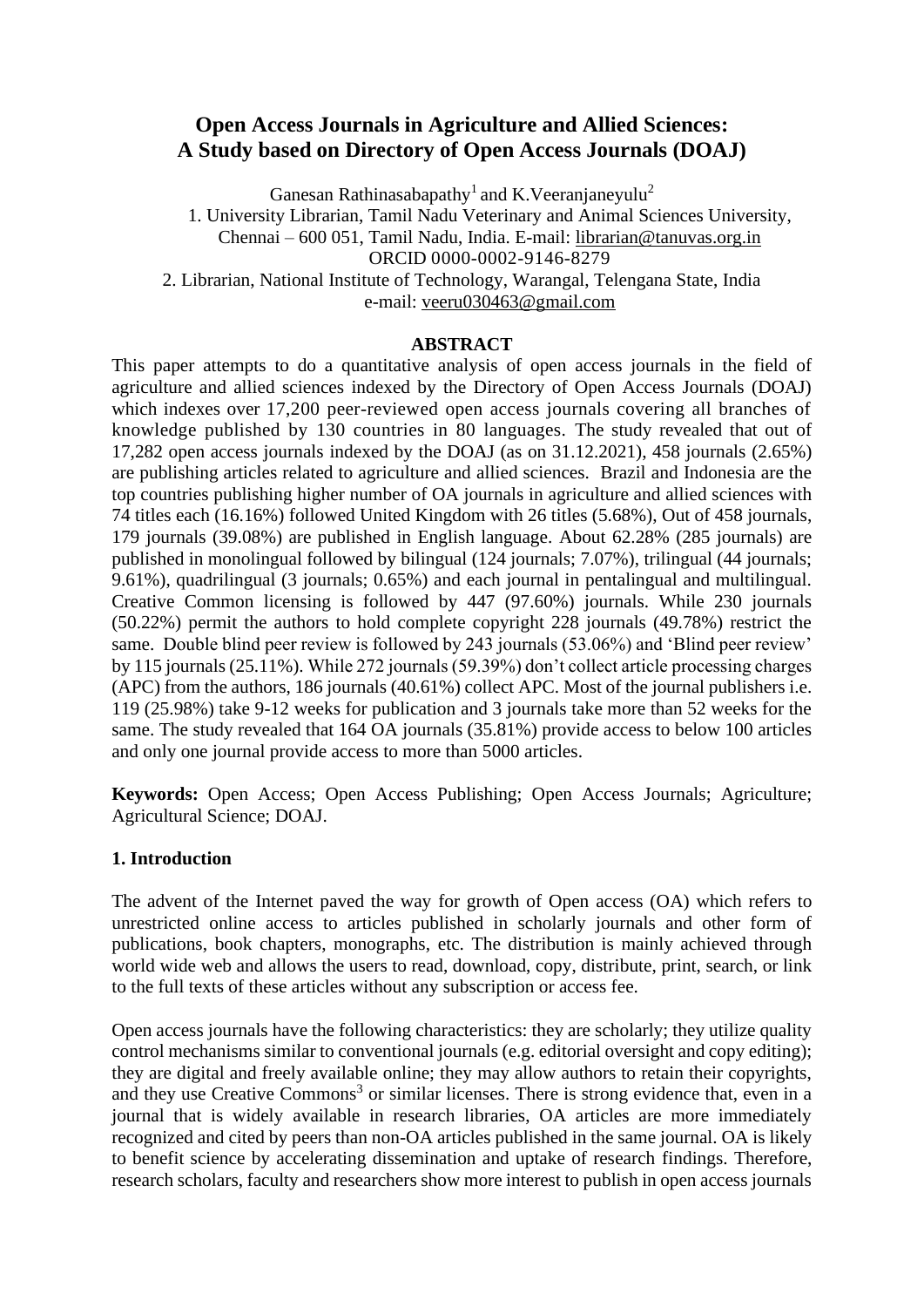nowadays. Moreover, the research scholars, especially from third world countries, prefer open access journals to access research literature as most of the universities in these countries are not affordable to subscribe research journals published by commercial publishers due to the skyrocketing subscription costs.

### **2. Directory of Open Access Journals (DOAJ)**

The DOAJ (Directory of Open Access Journals) was launched in 2003 with the mission to increase the visibility, accessibility, reputation, usage and impact of quality, peerreviewed, open access scholarly research journals globally, regardless of discipline , geography or language. When it was started, there were 300 open access journals and it has grown today as a leading directory with 17,282 peer-reviewed open access journals (as on 31.12.2021) covering all branches of knowledge including science, technology, medicine, arts and humanities. The DOAJ contains open access journals from over 130 countries and in 80 languages apart from English. There are more than 12,200 open access journals which are not charging article processing charges and about 7 million articles are available in open access. The DOAJ is financially supported by many libraries, publishers and other like-minded organisations. Today, DOAJ is the major directory available on the Internet where stakeholders of higher education and research can use quality peer reviewed open access journals as DOAJ strictly avoid predatory open access journals.

# **3. Review of Literature**

Many studies have been undertaken by researchers to identify the trend of open access journals published in many disciplines but no detailed study has been made to analyse the status of open access journal publications in the discipline of agriculture and allied sciences. Therefore, this study attempts to do a detailed study on the status of global open access journal publications based on the open access journals indexed by the DOAJ.

Agashe A T et al (2010) studied and found that the DOAJ indexed 48 business management ejournals and they have analyzed them based on country, languages, subject headings and accessibility of archives. Chauhan K (2012) evaluated open access e-journals in Library and Information Science available on DOAJ and reported the findings so as to guide students, researchers, scholars about free, full-text, quality-controlled scientific and scholarly journals in Library and information science available on DOAJ.

A study of Aswathy and Gopikuttan (2013) reported about the open access literature productivity of Physics based on the journals indexed by the DOAJ. They found 153 journals were in the category of physics. The study also found that there were 79 journals in general physics which is about 5.63% followed by the subject astronomy in which 20 journals are listed and it was followed by optic and lights with 17 journals (11.11%), nuclear physics, heat and acoustics with 6 journals each.

Loan F.A. (2018) reported about the publishing trends of the open access religious journals available in the DOAJ. The findings showed that 119 religious journals were registered in the DOAJ, published from the 27 countries by 114 publishing agencies in 14 languages. The maximum number of journals (21, 17.65%) were published from Indonesia in English language (79, 66.39%).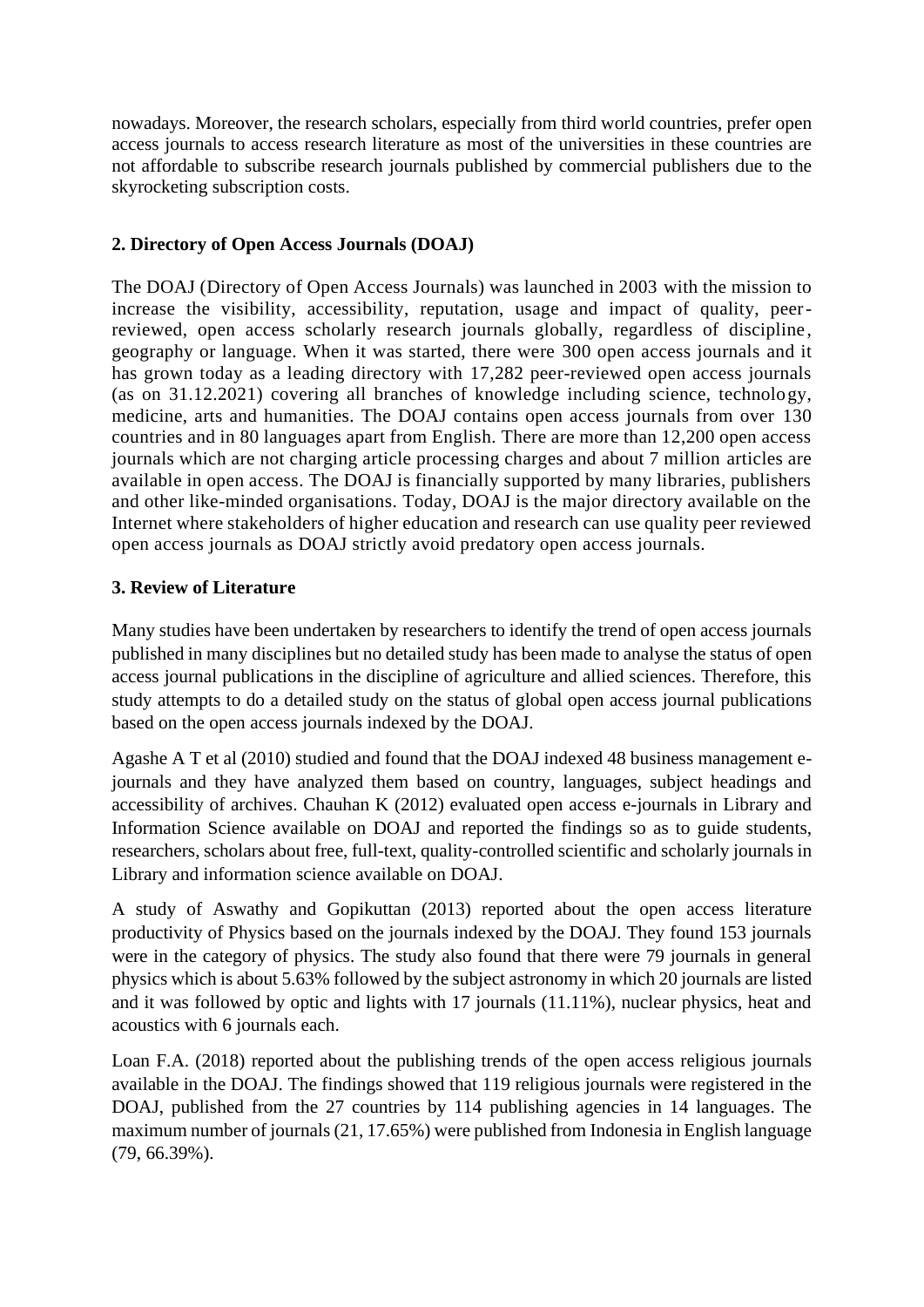Mehraj et al (2019) reported that DOAJ has indexed 168 journals in the field of Computer Science/Electronic Computers by 51 countries of the world and Indonesia topped the list followed by United Kingdom and Romania respectively. The journals in Computer science were published in 7 languages with English language being the most preferred one.

Selvam and Amudha (2020) have reported that the DOAJ indexed 15633 journals and 5474195 articles in all the subjects and found that 176 journals are published in Library and Information Science subject. The study also presented the statistical data of LIS journals based on the elements like License Type, Journals published in different Languages, Country wise contribution and Review systems.

The status of open access Law journals was studied by Dhule (2021) and found that there were 626 Law journals indexed in DOAJ published from 62 countries in 38 different languages and English wasthe dominant language of publication as 394 journals were in the English language.

Pradhan et al (2021) provided a comprehensive view of social science open access journals indexed in the DOAJ and revealed that 955 social science journals were indexed by the DOAJ and Indonesia was the highest productive country. A quantitative analysis made by Reddy A.N.M. (2021) reported that 287 economic journals were indexed in DOAJ which revealed the growth rate of journals in economics subject plunged to 87.11% since 2013, and 78.75% journals do not levy any APCs.

A bibliometric study undertaken by Rathinasabapathy and Veeranjaneyulu (2021) found that DOAJ indexed 16,460 open access journals as on 10 June 2021 in which 335 are open access veterinary and animal science journals (2.03%). The 335 OA journals were contributed by 63 countries and the United Kingdom was the top country with 41 journals (12.24% followed by Indonesia with 35 journals (10.44%).

The literature revealed that no detailed study has been undertaken so far on the status of open access journals published in the field of agriculture and allied sciences indexed by the DOAJ.

#### **4. Research Design**

#### **4.1 Problem Statement**

Agriculture is the backbone of the economic system of developing countries in the world and main source of livelihood of majority of the population across the globe. In addition to providing food and raw material, agriculture also provides employment opportunities to a very large percentage of the population. At present, agriculture is not just farming but beyond it includes forestry, fruit cultivation, dairy, poultry, beekeeping, mushroom, processing, marketing and distribution of crop and livestock products, etc. are part of current agriculture. Thus, agriculture is the backbone of the economic system of most of the developing countries and it plays a vital role in their international trade. Keeping the significance of the agriculture and allied sectors in view, researchers conduct research across the globe to solve problems faced by the farming community and also to improve the agricultural income and the research findings are communicated through various channels including journals. Further, open access journals are considered as the best vehicles for transferring the first-hand information to the needy community. Therefore, the present study is a very important step towards studying the scholarly publishing trends in the agriculture and allied sciences.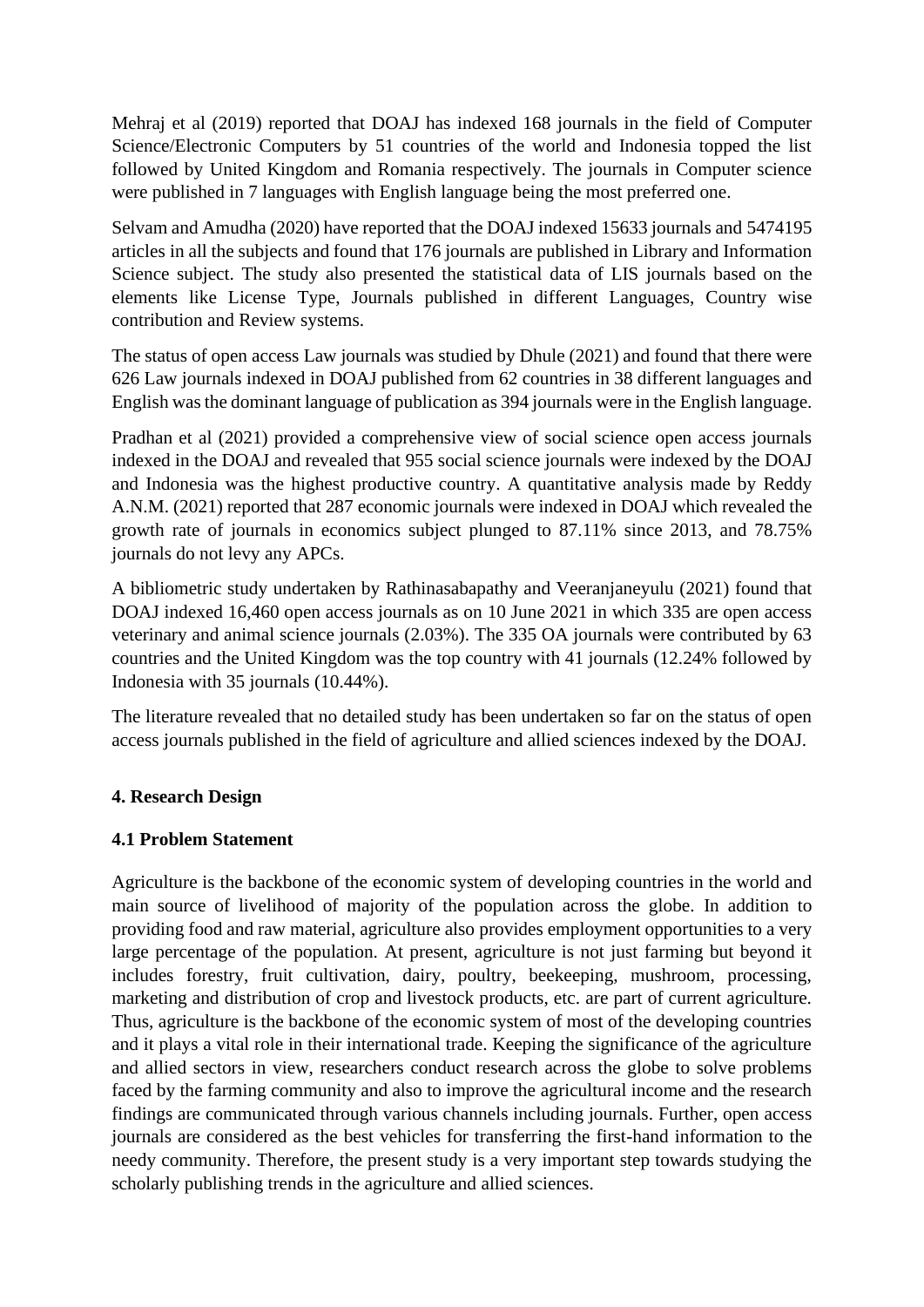# **4.2 Objectives of the Study**

The main objective of the present paper is to study the publishing trends of the open access scholarly journals in agriculture and allied sciences indexed by the Directory of Open Access Journals (DOAJ) through various parameters such as

- to explore the open access journals publishing articles in the field of agriculture and allied sciences indexed by the DOAJ
- to examine the growth of open access journals indexed by the DOAJ since its inception
- to ascertain the leading countries publishing open access journals in the field of Agriculture and Allied Sciences
- to explore the language distribution of OA journals in Agriculture and allied sciences
- to discover the licensing models of open access agriculture science journals
- to identify the copyright privileges of the authors who published articles in the open access journals
- to find out the peer-review policy adopted by the OA journals in Agriculture and allied sciences
- to examine the plagiarism policy of the OA journals in Agriculture and allied sciences
- to identify the OA journals in Agriculture and allied sciences which are collecting and not collecting Article Processing Charges (APC)
- to know the time taken from 'submission to publication' by the OA journals in agriculture and allied sciences
- to explore the quantum of articles made available for full access by the OA journals in agriculture and allied sciences

#### **4.3 Scope and Limitation of the Study**

The present study has been undertaken using the data with regard to the open access journals in the discipline of agriculture and allied sciences retrieved from the Directory of Open Access Journals (DOAJ) as on 31.12.2021. It does not explore the whole World Wide Web. Therefore, the figures don't represent the actual number of the open access scholarly journals in agriculture and allied sciences, but merely journals indexed in the DOAJ.

#### **4.4 Methodology**

The Directory of Open Access Journal [\(www.doaj.org\)](http://www.doaj.org/) was accessed on 31.12.2021 and the complete journal data were downloaded as CSV file. The CSV file contained all details about the 17282 journals indexed by the DOAJ up to 31.12.2021. The DOAJ provides up to six keywords for each title of the journal. So, all the six keywords were sorted alphabetically and titles matching with the keyword related any branch of agriculture and allied sciences were retrieved and a separate CSV file created. A total of 624 records were retrieved and then it was sorted title-wise and ISBN-wise and the duplicates removed. Finally, 458 unique titles were identified which are publishing articles related to agriculture and allied sciences. Then the data were presented in tabular form using the MS-Excel and analysed using the quantitative techniques to reveal findings in accordance with desired objectives of the present study.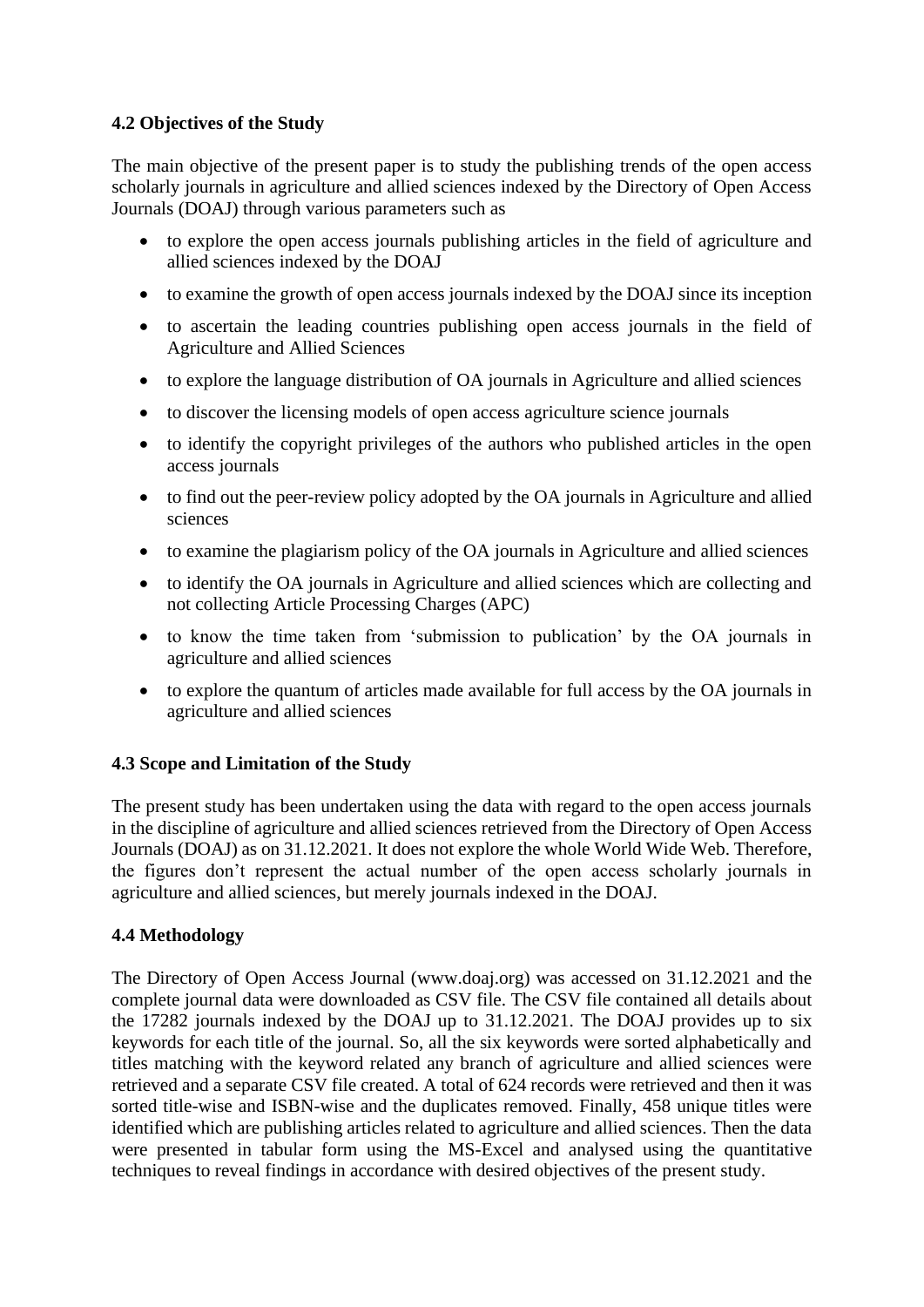#### **5. Data Analysis**

#### **5.1 Growth of OA Journals in Agriculture and allied sciences**

The study revealed that out of 17,282 journals indexed by the DOAJ, 458 journals are publishing articles related to various aspects of agricultural and allied sciences which is about 2.65% of the total journals. The first journal was indexed during 2003 and 17 journals were added during 2004. During the first decade i.e. from 2003 to 2012, only 74 journals (16.16%) were added whereas during the next nine years i.e. between 2013 and 2021, a total of 384 journals (83.84%) were added. The highest number of journals i.e. 62 (13.54%) were added during the year 2017. The details are illustrated in Figure-1.



Figure.1: Growth of OA journals in Agriculture and allied sciences

#### **5.2 Leading Countries publishing OA Journals in Agriculture and allied sciences**

It has been found that Brazil and Indonesia are the top countries towards publishing more number of OA journals in agriculture and allied sciences with 74 titles each (16.16%) followed United Kingdom with 26 titles (5.68%), Poland with 19 titles (4.15%), Columbia and Islamic Republic of Iran with 15 titles each (3.28%), United States with 13 titles (2.83%), Argentina, Turkey and Ukraine with 12 titles (2.62%) each. The top 10 countries which are publishing high number of OA journals in agriculture and allied sciences are illustrated in Figure-2.



Figure.2: Top 10 countries publishing OA journals in agriculture and allied sciences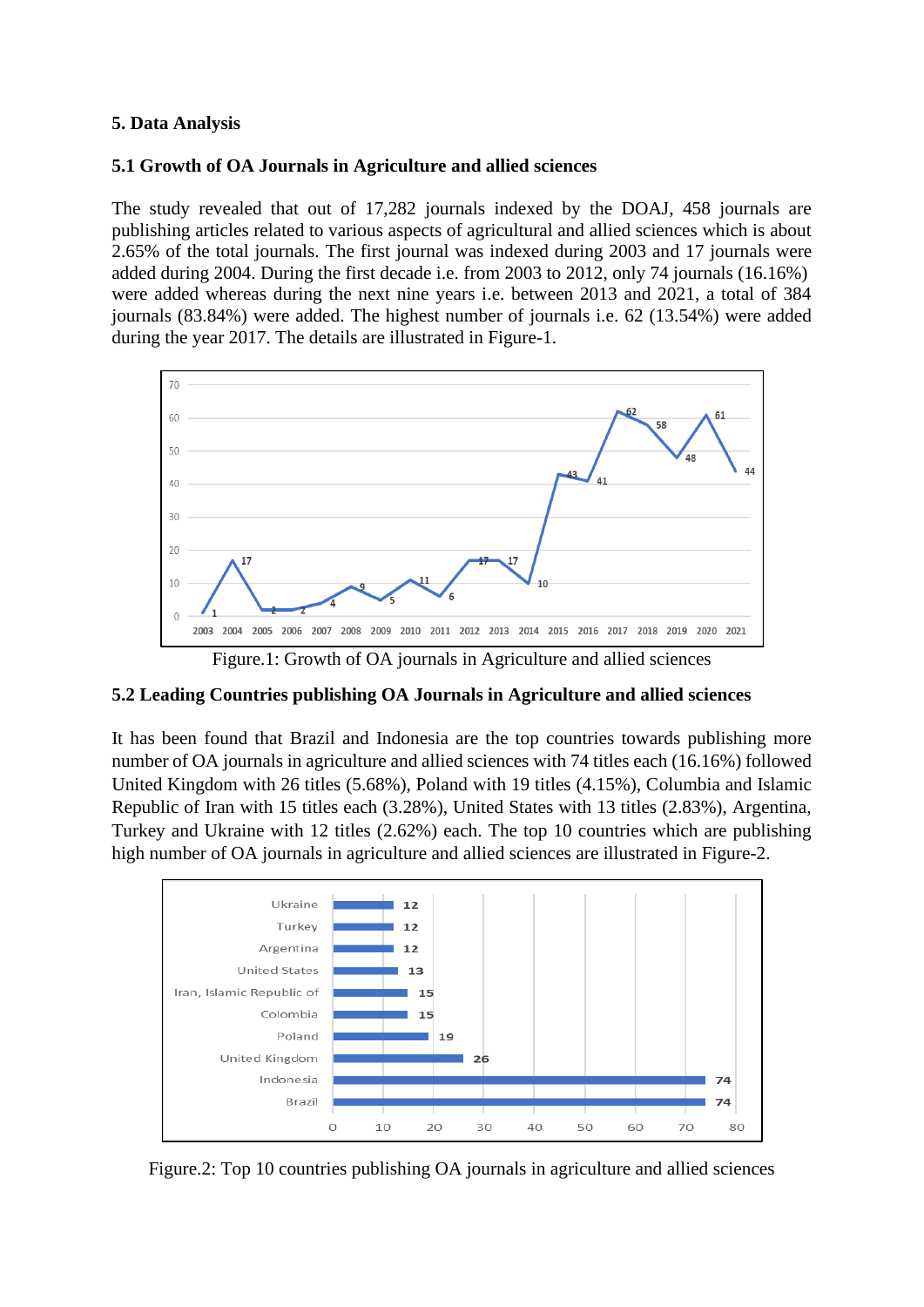#### **5.3 Language distribution of OA Journals in Agriculture and allied sciences**

The study found that out of 458 OA journals in agriculture and allied sciences, 179 journals (39.08%) are published in English language. The top 10 languages in which the OA agriculture science journals are published are depicted in Figure-3.



Figure 3: OA Journals in Agriculture - Top 10 Languages

The study revealed that majority of the journals are published in monolingual i.e. 285 journals (62.28%) followed by bilingual with 124 journals (27.07%), trilingual with 44 journals(9.61%) and quadrilingual with 3 journals (0.65%) and each journal in pentalingual (5 languages) and multilingual (7 languages). The findings are furnished in the following Table-1

| S. No.         | Type                           | No. of Journals | %     |
|----------------|--------------------------------|-----------------|-------|
|                | Monolingual (single language)  | 285             | 62.23 |
|                | Bilingual (two languages)      | 124             | 27.07 |
| 3              | Trilingual (three languages)   | 44              | 9.61  |
| $\overline{4}$ | Quadrilingual (four languages) | 3               | 0.65  |
|                | Pentalingual (five languages)  |                 | 0.22  |
| 6              | Multilingual (many languages)  |                 | 0.22  |
|                | Total                          | 458             |       |

Table-1 Language distribution of OA Journals

#### **5.4 License terms used by OA Journals in Agriculture and allied sciences**

The DOAJ allows publishers to supply license information at the journal level and the present study revealed that Creative Common licensing types are widely followed by the publishers as out of 458 journals 447 (97.60%) journals followed creative common licensing types while only 11 journals (2.40%) follow publisher's own license. Among the creative common licensing types, CC BY which license lets others distribute, remix, tweak, and build upon their work, even commercially, as long as they credit the source for the original creation, is used by the majority of the publishers i.e. 178 journals (38.86%). The other types of creative common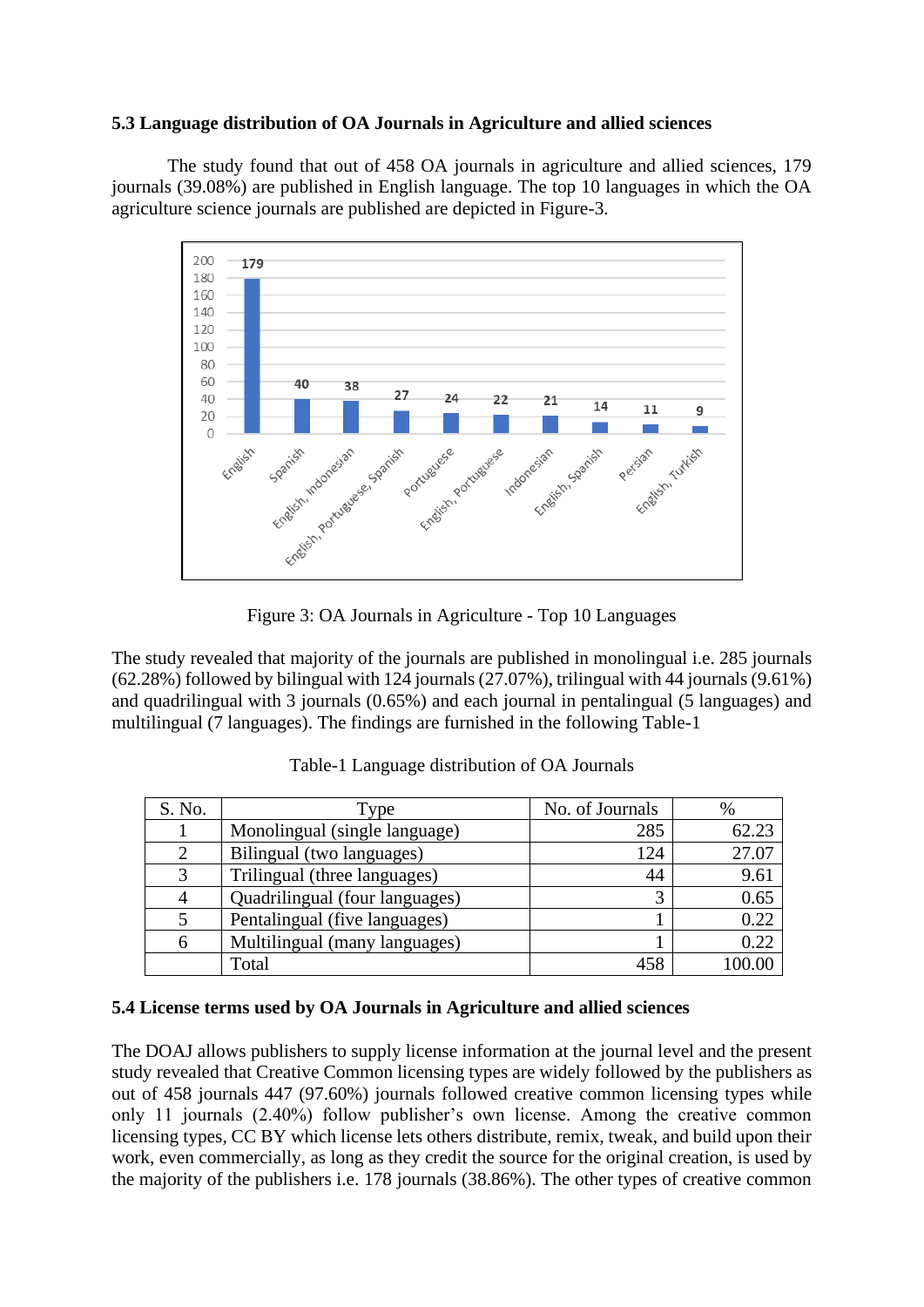licenses viz., CC BY-NC, CC BY-NC-ND, CC BY-NC-SA, CC BY-SA, etc. are also used by many publishers. More details about the licensing types and relevant attributions may be obtained from the web site (https://creativecommonsusa.org/index.php/ufaqs/what-are-thedifferent-types-of-cc-licenses/). The various types of licenses followed by OA journal publishers in agriculture and allied sciences are illustrated in Figure-4



Figure-4 License types used by OA Journal Publishers

# **5.5 Copyright privileges of Authors**

The author of the paper is actually the owner of copyright but due to various practices in the publishing industry, many times the authors need to transfer the copyright to the publishers. While majority of the commercial publishers insist transfer of copyright to the publishers, many of the open access journal publishers permit authors to hold complete copyright of their work without transferring the same to the publishers which promotes the free accessibility of the content. The present study revealed that 230 journals (50.22%) permit the authors to hold complete copyright while 228 journals (49.78%) are not providing the privilege to the authors. The same is depicted in Figure-5



Figure-5. Copyright privileges of authors of OA Journals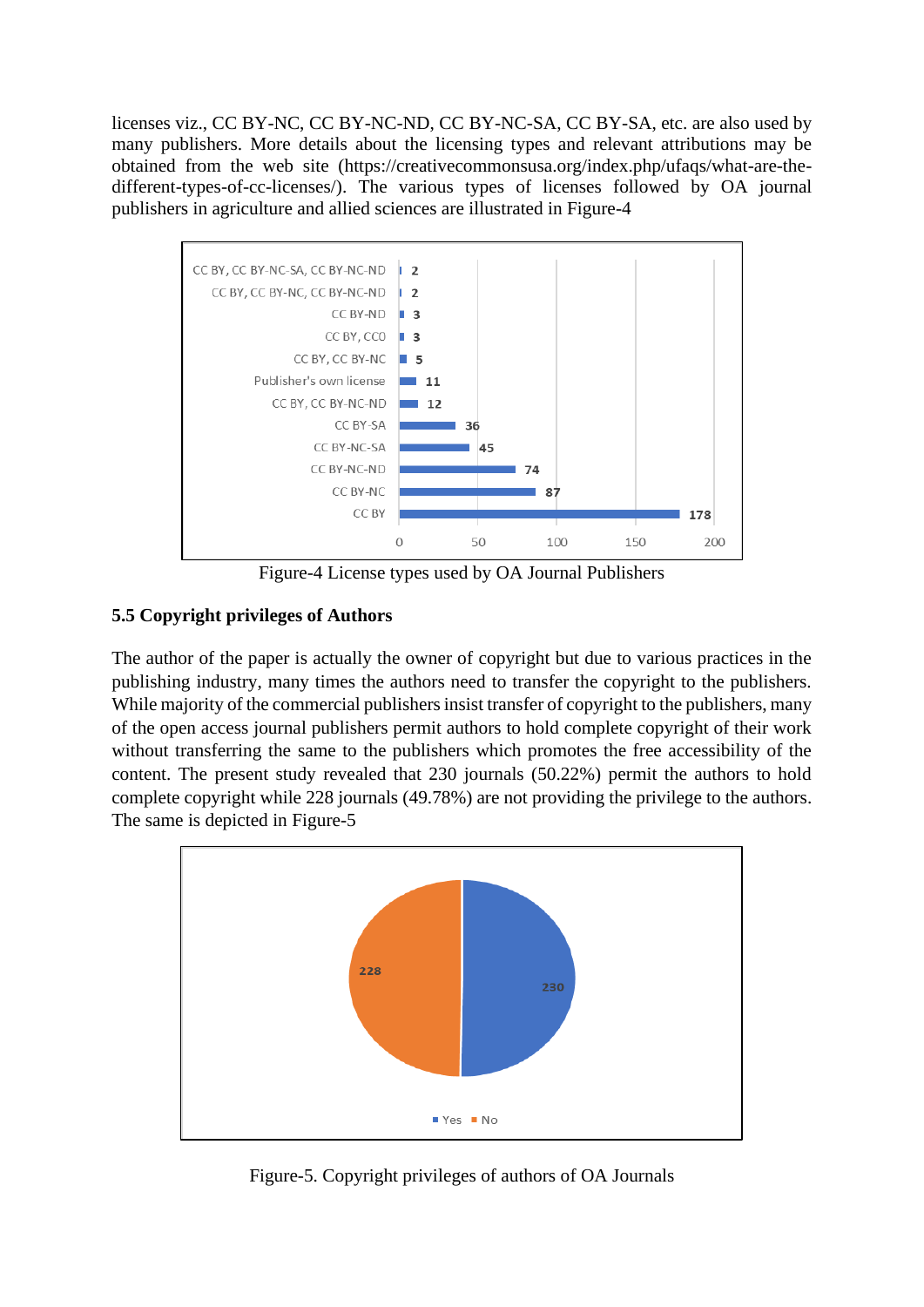# **5.6 Peer-review policy of OA Journals in Agriculture and allied sciences**

Peer review is one of the important quality control measures the scholarly journal publishers adopt to ensure quality of the publication. There are many types of peer review systems followed by the journal publishers. The present study revealed that OA journal publishers in Agriculture and allied sciences preferred 'Double blind peer review' as 243 journals (53.06%) followed this system followed by 'Blind peer review' by 115 journals (25.11%), 'Peer review' by 96 journals (20.96%).

Double blind peer review and open peer review, Editorial review and "Double blind peer review", "Open peer review" and "Post-publication peer review and open peer review" were followed by each one journal. The details are illustrated in Figure-6



Figure-6. Peer review policy of OA Journals in Agriculture and allied sciences

# **5.7 Plagiarism policy of OA Journals in Agriculture and allied sciences**

Plagiarism is the unethical act of copying someone else's prior ideas, processes, results or words without explicit acknowledgement of the original author and source. Plagiarism becomes a major problem in scholarly publishing. So, nowadays, most of the journal publishers have come out with a clear plagiarism policy and use software tools like Turnitin, Ouriginal, etc. to verify the similarity level. Many journal publishers clearly mention their plagiarism policy in their website itself.

The present study revealed that out of 458 OA journals in agriculture and allied sciences, 257 journals (56.11%) have a clear plagiarism policy while 201 journals (43.89%) have not mentioned their plagiarism policy. The details are illustrated in figure-7.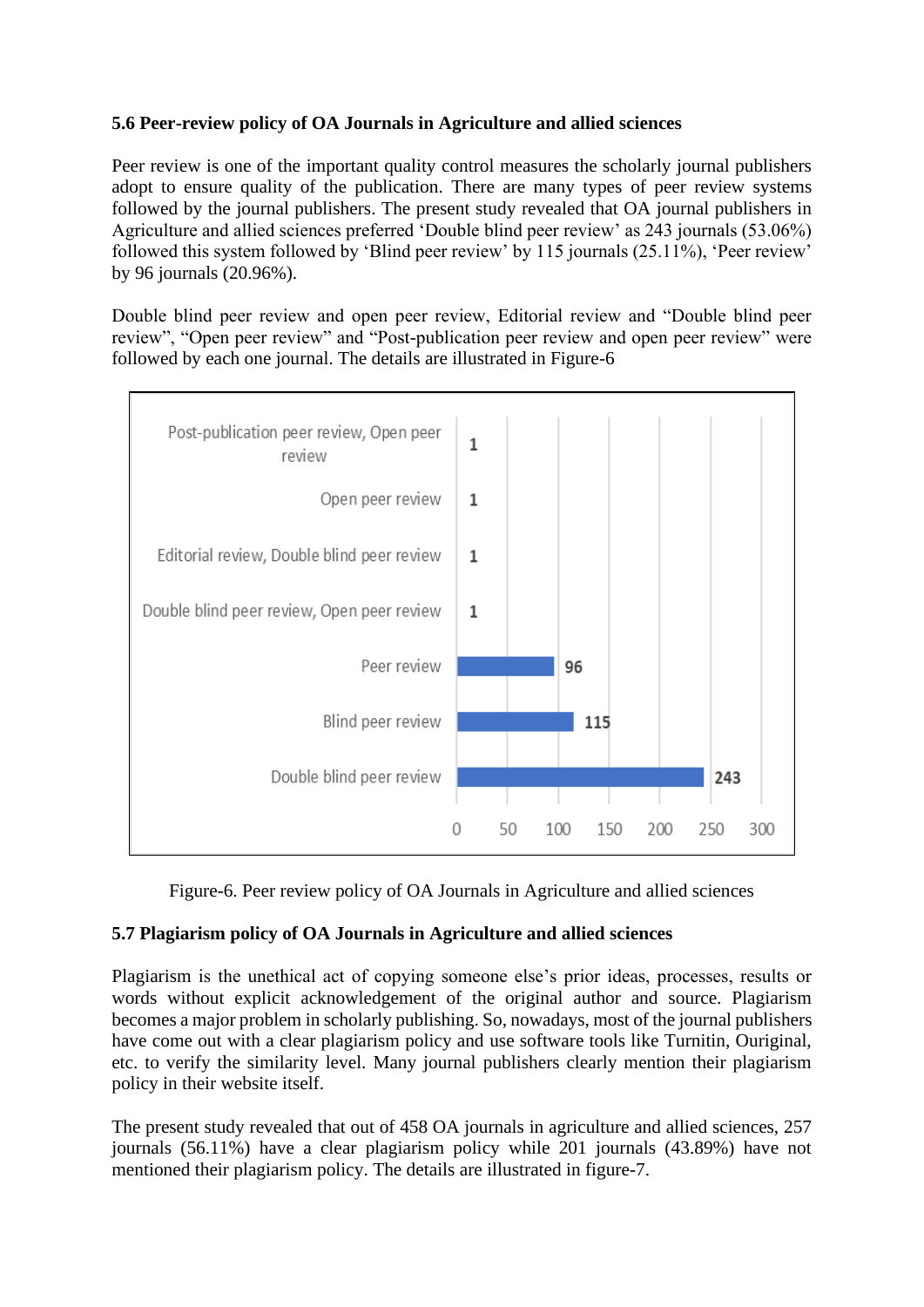

Figure-7 Plagiarism policy of OA Journals in Agriculture and allied sciences

# **5.8 Article processing charges (APC)**

Many of the open access journal publishers used to collect 'Article Processing Charges' (APC) from the authors to meet the publishing expenditure. But, there are many OA journal publishers who don't collect such APC from the authors. The present study revealed that majority of OA journal publishers in agriculture and allied sciences i..e 272 journals (59.39%) don't collect APC from the authors while 186 journals (40.61%) collect APC. The details are illustrated in Figure-8.



Figure-8 Article Processing Charge (APC) and OA Journals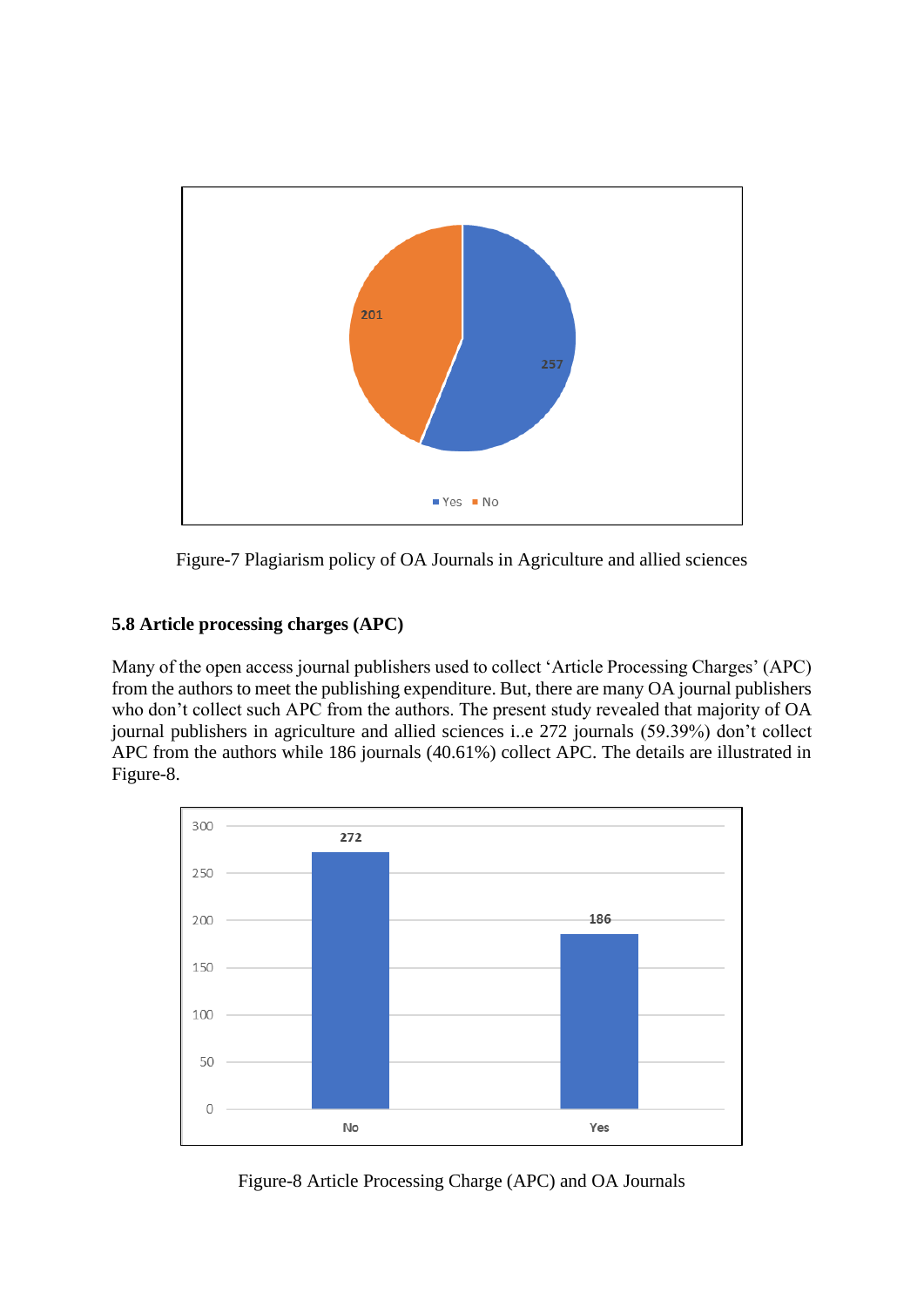#### **5.9 Publication time taken by OA Journals in Agriculture and allied sciences**

The time from submission to publication of an article is very important as many researchers and academicians prefer journals which will publish early if they publish to meet the requirement for their career advancement or any other specific purpose. Many times, journal publishers don't share this information with the authors. Presently, majority of the publishers provide this time schedule in their websites. The present study revealed that 119 journals (25.98%) take 9-12 weeks followed by 77 journals (16.81%) with 5-8 weeks, 69 journals (15.06%) with 13-16 weeks' time, 53 journals (11.57%) with 21-24 weeks and 49 journals (10.70%) with 17-20 weeks. Only 24 journals (5.24%) take 2-4 weeks. It has been observed that 18 journals (3.93%) take 33-40 weeks, 16 journals (3.49%) take 25-28 weeks while 10 journals (2.18%) take 41-52 weeks. The study also found that 3 journals (0.65%) take more than 52 weeks. The details are illustrated in Figure-9.





#### **5.10 Number of articles**

The study revealed that 164 OA journals (35.81%) in agriculture and allied sciences provide access to below 100 articles followed by 97 journals (21.18%) with 100-199 articles. While 37 journals (8.07%) provide access to 200-299 articles, access to 300-399 articles is provided by 43 journals (9.39%). Access to 400-499 articles is provided by 18 journals (3.93%) and access to 500-999 articles is provided by 53 journals ((11.57%). Open access to 1000-1999 articles is provided by 25 journals (5.46%) and 10 journals (2.18%) provide access to 2000-2999 articles. Only 8 journals (1.75%) provide access to 3000-3999 articles and two journals (0.43%) provide access to 4000-4999 articles while only one journal (0.21%) provide access to more than 5000 articles. The details are illustrated in Figure-10.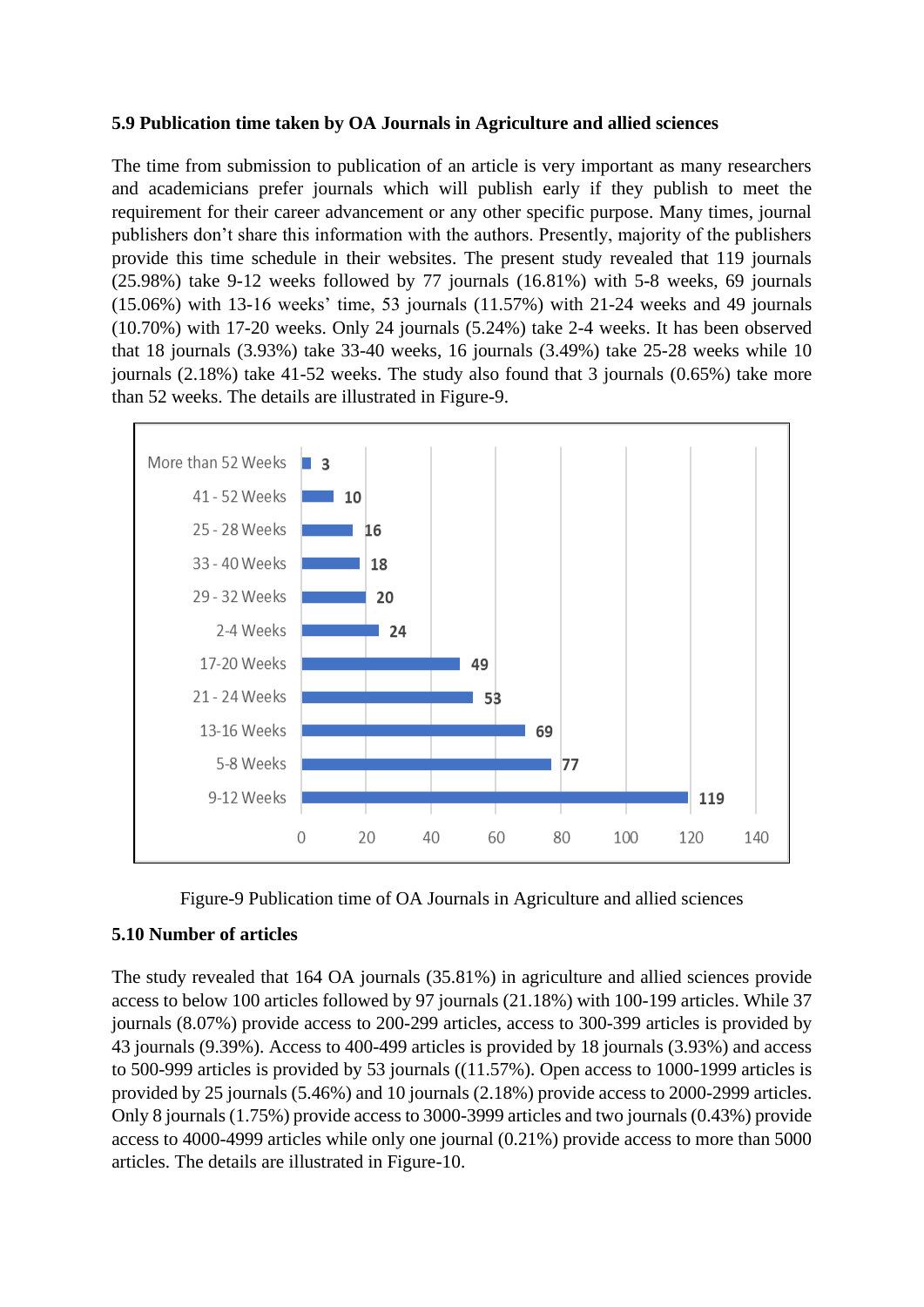

Figure-10 Number of Articles accessible

# **6. Findings of the Study**

- The study revealed that 458 journals are publishing articles related to various aspects of agricultural and allied sciences which is about 2.65% of the total journals indexed by the DOAJ.
- During the first decade i.e. from 2003 to 2012, only 74 journals (16.16%) were added whereas during the next nine years i.e. between 2013 and 2021, a total of 384 journals (83.84%) were added. The highest number of journals i.e. 62 (13.54%) were added during the year 2017.
- Brazil and Indonesia are the top countries towards publishing more number of OA journals in agriculture and allied sciences with 74 titles each (16.16%) followed United Kingdom with 26 titles (5.68%), Poland with 19 titles (4.15%), Columbia and Islamic Republic of Iran with 15 titles each (3.28%), United States with 13 titles (2.83%), Argentina, Turkey and Ukraine with 12 titles (2.62%) each. Many of the OA journals published in India are not indexed by the DOAJ.
- A total of 179 journals (39.08%) are published in English language and majority of the journals are published in monolingual i.e. 285 journals (62.28%) followed by bilingual with 124 journals (27.07%), trilingual with 44 journals (9.61%) and quadrilingual with 3 journals (0.65%) and each journal in pentalingual (5 languages) and multilingual (7 languages).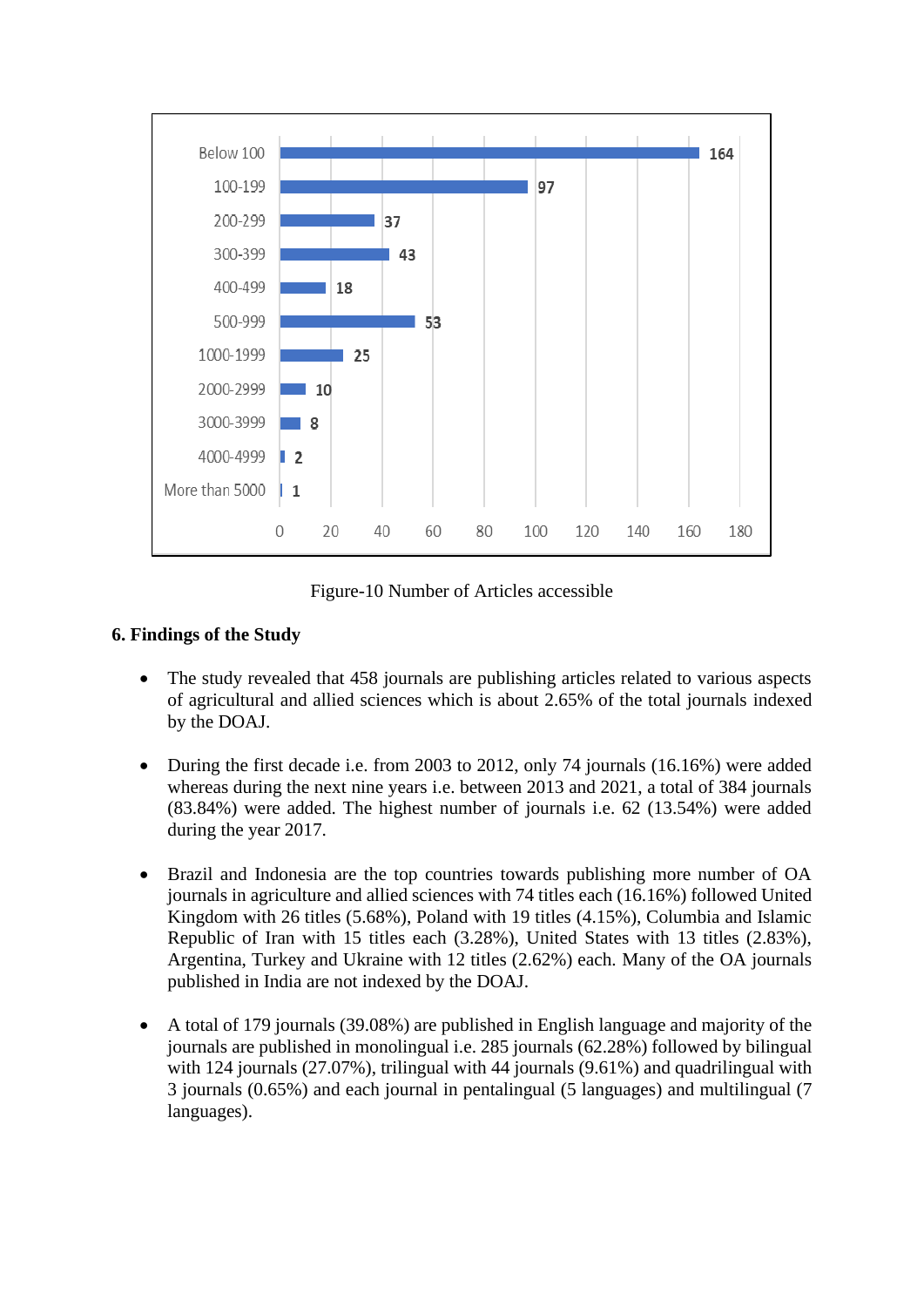- Creative Common licensing types are widely followed by the publishers as out of 458 journals 447 (97.60%) journals followed creative common licensing models. Among the creative common licensing types, CC BY which license lets others distribute, remix, tweak, and build upon their work, even commercially, as long as they credit the source for the original creation, is used by the majority of the publishers i.e. 178 journals (38.86%). The other types of creative common licenses viz., CC BY-NC, CC BY-NC-ND, CC BY-NC-SA, CC BY-SA, etc. are also used by many publishers.
- Only 230 journals (50.22%) permit the authors to hold complete copyright while 228 journals (49.78%) are not providing the privilege to the authors.
- The present study revealed that OA journal publishers in Agriculture and allied sciences preferred 'Double blind peer review' as 243 journals (53.06%) followed this system followed by 'Blind peer review' by 115 journals (25.11%), 'Peer review' by 96 journals (20.96%). Double blind peer review and open peer review, Editorial review and "Double blind peer review", "Open peer review" and "Post-publication peer review and open peer review" were followed by each one journal.
- Out of 458 OA journals in agriculture and allied sciences, 257 journals (56.11%) have a clear plagiarism policy while 201 journals (43.89%) have not mentioned their plagiarism policy.
- Majority of OA journal publishers in agriculture and allied sciences i.e 272 journals (59.39%) don't collect APC from the authors while 186 journals (40.61%) collect APC.
- As far as the publication time is concerned, 119 journals (25.98%) take 9-12 weeks followed by 77 journals  $(16.81\%)$  with 5-8 weeks. 69 journals  $(15.06\%)$  take 13-16 weeks, 53 journals (11.57%) take 21-24 weeks and 49 journals (10.70%) take 17-20 weeks. Only 24 journals (5.24%) take 2-4 weeks. It has been observed that 18 journals (3.93%) take 33-40 weeks, 16 journals (3.49%) take 25-28 weeks while 10 journals (2.18%) take 41-52 weeks. The study also found that 3 journals (0.65%) take more than 52 weeks.
- Majority of the OA journals viz., 164 OA journals (35.81%) provide access to below 100 articles followed by 97 journals (21.18%) with 100-199 articles. While 37 journals (8.07%) provide access to 200-299 articles, access to 300-399 articles is provided by 43 journals (9.39%). Only 8 journals (1.75%) provide access to 3000-3999 articles and two journals (0.43%) provide access to 4000-4999 articles while only one journal (0.21%) provide access to more than 5000 articles.

#### **7. Conclusion**

The Directory of Open Access Journals (DOAJ) indexes quality controlled open access journals in all branches of knowledge including Agriculture and allied sciences. The coverage of 458 journals in this field by DOAJ is really a great source of information for the students, research scholars, faculty, scientists and policy makers in the field of agriculture and allied sciences. Though the DOAJ indexed many of the OA journals in all fields, still many OA journals are not covered by the DOAJ. It is the duty of the library and information professionals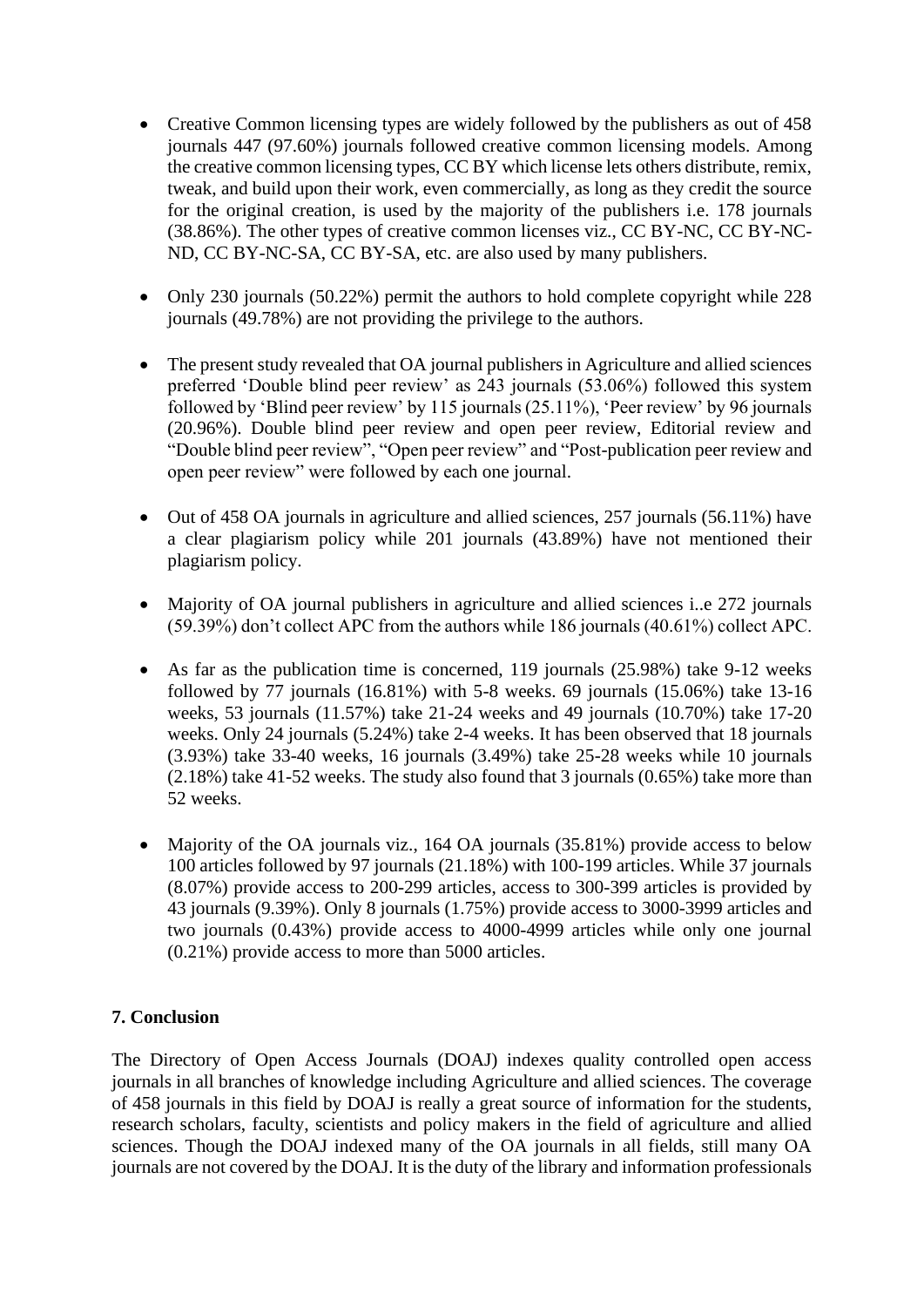to check for such quality OA journals which are not indexed by DOAJ and initiate steps to include them in the DOAJ so as to ensure effective utilization of such OA journals. It is hoped that the findings of the present study will be highly useful for the students, research scholars, faculty, scientists and policy makers in the field of agriculture and allied sciences. It is also suggested that similar studies may be taken up by the stakeholders for each and every discipline covered by the Directory of Open Access Journals.

#### **References**

- Agashe Ajay T; Lihitkar Shalini R & Lihitkar Ramdas. (2010). Free online journals on business management on Directory of Open Access Journals (DOAJ). SRELS Journals of Information Management, 41 (1), 41-60. 2.
- Aswathy and A, Gopikuttan, "Open Access literature productivity of Physics: A DOAJ Perspective" (2013). Library Philosophy and Practice (e-journal). 971. <https://digitalcommons.unl.edu/libphilprac/971>
- Bansal, S., & Singh, N. (2013). Open access journals in Animal Sciences: An analytical study of DOAJ. International Journal of Information Dissemination and Technology, 3(2), 86-88.
- Björk, B.-C. (2011). A Study of Innovative Features in Scholarly Open Access Journals. Journal of Medical Internet Research, 13(4), e115. https://doi.org/10.2196/jmir.1802
- Chauhan, K. (2012). Selected Free E-Journals in Library and Information Science in Directory of Open Access Journals. DESIDOC Journal of Library & Information Technology, 32(4).<https://doi.org/10.14429/djlit.32.4.2529>
- Creative Commons (2021) Available at [https://creativecommonsusa.org/](https://creativecommonsusa.org/%20index.php/ufaqs/what-are-the-different-types-of-cc-licenses/)  [index.php/ufaqs/what-are-the-different-types-of-cc-licenses/.](https://creativecommonsusa.org/%20index.php/ufaqs/what-are-the-different-types-of-cc-licenses/) Accessed on 31.12.2021.
- Dhule, Subhash Shankarrao, "EVALUATIVE STUDY OF OPEN ACCESS LAW JOURNALS IN DOAJ" (2021). Library Philosophy and Practice (e-journal). 6233. <https://digitalcommons.unl.edu/libphilprac/6233>
- Directory of Open Access Journals (2021). Available at [https://doaj.org](https://doaj.org/) Accessed on 31.12.2021
- Ghane, M. reza, & Niazmand, M. R. (2016). Current status of open access journals published in D8 countries and registered in the Directory of Open Access Journals (pre-2000 to 2014). The Electronic Library, 34(5), 740–756. https://doi.org/10.1108/EL-06-2015- 0107
- Johansson, Anna-Lena and Wahlgren, Ingela. (2008). The one stop shop to open access journals: DOAJ. Sciencominfo , 4. 7.
- Kuri, R. (2014). Foot Marks of LIS Journals in DOAJ: an Analytical Study. Asian Journal of Multidisciplinary Studies, Vol.2, No.5, Pp.80-86.
- Loan, Fayaz Ahmad Dr.; Quraishi, Jahangeer Iqbal Mr.; Refhat-un-Nisa, Ms.; and Hussain, Wasim Mr., "Open Access Religious Journals - An Analytical Study of the DOAJ"